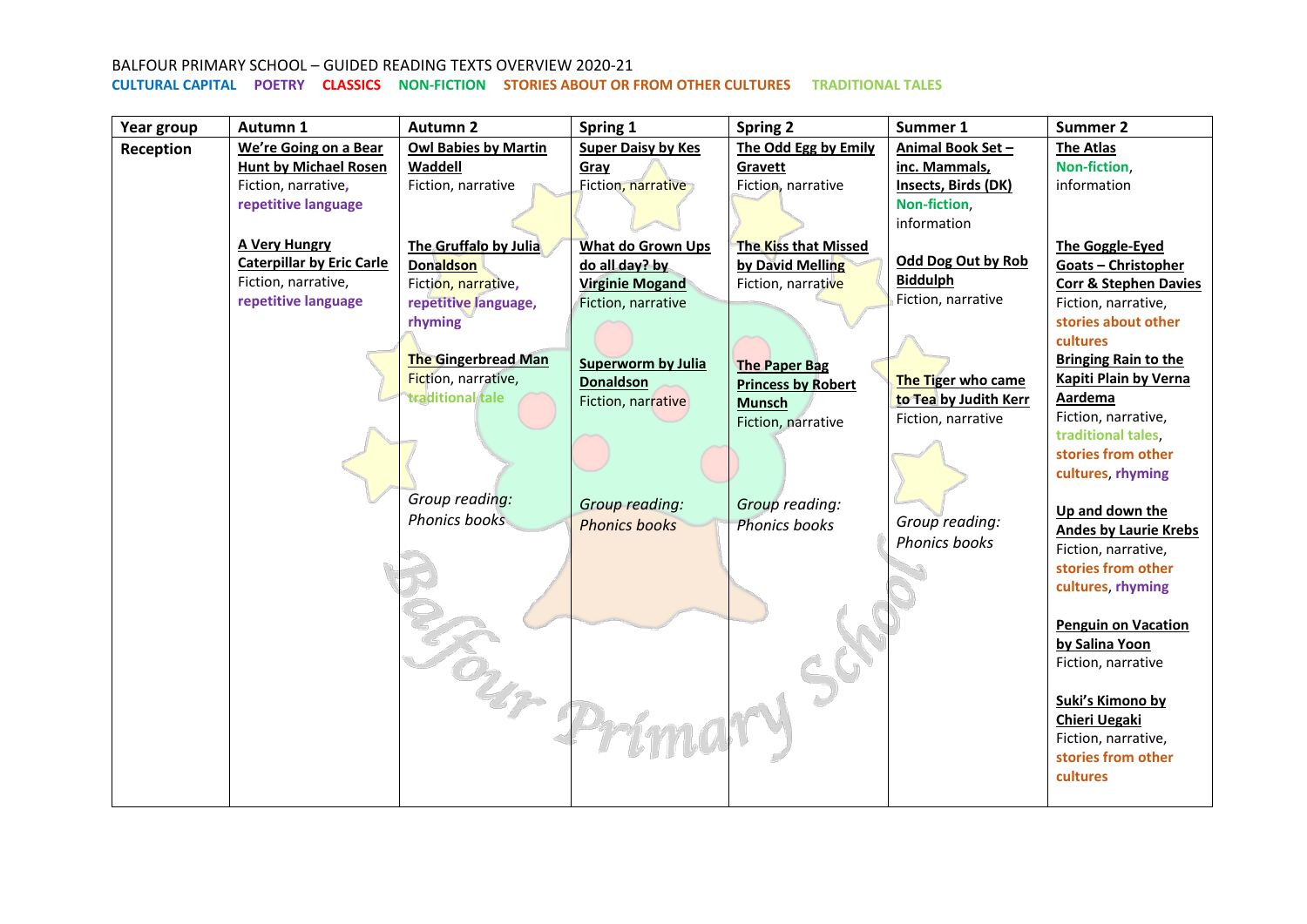| Year 1            | <b>The Everywhere Bear</b>    | The Snowman (film           | We're Going on a          | <b>George Stephenson:</b>    | <b>Snorgh and the Sailor</b> | The Great Fire of        |
|-------------------|-------------------------------|-----------------------------|---------------------------|------------------------------|------------------------------|--------------------------|
|                   | by Julia Donaldson            | stimulus)                   | <b>Lion Hunt by David</b> | The Train Man (Bug           | by Will Buckingham           | London - a poem by       |
|                   | Fiction, narrative,           | Modern classic, Fiction,    | <b>Axtell</b>             | Club book)                   | Fiction, narrative,          | <b>Paul Perro</b>        |
|                   | <b>Cultural capital links</b> | narrative, adventure,       | <b>Stories from other</b> | <b>Non-fiction, Cultural</b> | fantasy                      | <b>Poetry</b>            |
|                   | to school &                   | fantasy                     | culture, African          | capital links to local &     |                              |                          |
|                   | geography bear                |                             | retelling of classic      | Brighton railways-           | Dear Greenpeace &            | <b>Little People Big</b> |
|                   |                               |                             | story                     | <b>Volks, Bluebell</b>       | <b>Sally and the Limpets</b> | Dreams Collection -      |
|                   | Little Red by Bethan          | The Smeds & The             |                           |                              | by Simon James               | Rosa Parks, Ghandi,      |
|                   | Woollvin                      | <b>Smoos by Julia</b>       | <b>Beatrix Potter</b>     | <b>Steam Train, Dream</b>    |                              | David Attenborough,      |
|                   | Fiction, narrative,           | <b>Donaldson</b>            | collection                | <b>Train by Sherri</b>       | The Snail & the Whale        | Zaha Hadid, Astrid       |
|                   | contemporary retelling        |                             |                           | <b>Duskey Rinker</b>         | by Julia Donaldson           | Lindgren, etc.           |
|                   | of traditional tale, girl     |                             | <b>The Faraway Tree</b>   |                              |                              |                          |
|                   | empowerment                   |                             | series                    | <b>Trains: Steaming!</b>     | <b>Sharing a Shell by</b>    |                          |
|                   |                               |                             |                           | <b>Pulling! Huffing! by</b>  | <b>Julia Donaldson</b>       |                          |
|                   | <b>Three Little Pigs</b>      |                             |                           | <b>Patricia Hubbell</b>      |                              |                          |
|                   | Fiction, narrative,           |                             |                           |                              |                              |                          |
|                   | traditional tale              |                             |                           | <b>How to Train a Train</b>  |                              |                          |
|                   |                               |                             |                           | by Jason Carter Eaton        |                              |                          |
|                   |                               |                             |                           |                              |                              |                          |
|                   |                               |                             |                           | <b>Trainstop by Barbara</b>  |                              |                          |
|                   |                               |                             |                           | Lehman                       |                              |                          |
|                   |                               |                             | Carousel:                 | Carousel:                    | Carousel:                    | Carousel:                |
|                   | Carousel:                     | Carousel:                   | <b>Phonics books</b>      | <b>Phonics books</b>         | <b>Phonics books</b>         | <b>Phonics books</b>     |
|                   | <b>Phonics books</b>          | <b>Phonics books Banded</b> | <b>Banded books</b>       |                              | <b>Banded books</b>          | <b>Banded books</b>      |
|                   | <b>Banded books</b>           | books                       |                           | <b>Banded books</b>          |                              |                          |
| Year <sub>2</sub> | Carousel:                     | Carousel:                   | Dependent on              | Dependent on                 | Whole class shared           | Whole class shared       |
|                   | <b>Banded books</b>           | <b>Phonics books Banded</b> | decoding ability:         | decoding ability:            | reading:                     | reading:                 |
|                   |                               | books                       |                           |                              |                              |                          |
|                   |                               |                             | Greta and the Trees       | Christopher                  | Orange Juice by              | Florence Nightingale     |
|                   |                               |                             | - Zoe Tucker              | Columbus (historical         | Michael Rosen                | and the Crimean          |
|                   |                               |                             | (fiction - climate        | story, non-fiction -         | (poetry)                     | War (non-fiction $-$     |
|                   |                               |                             | change, cultural          | topic links)                 |                              | topic links)             |
|                   |                               |                             | capital)                  |                              | The Bear and the             |                          |
|                   |                               |                             |                           | The Great Explorer           | Piano - David                | Eric - Shaun Tan         |
|                   |                               |                             |                           | by Chris Judge               |                              |                          |
|                   |                               |                             |                           |                              | Litchfield (fiction -        | (fiction - immigration   |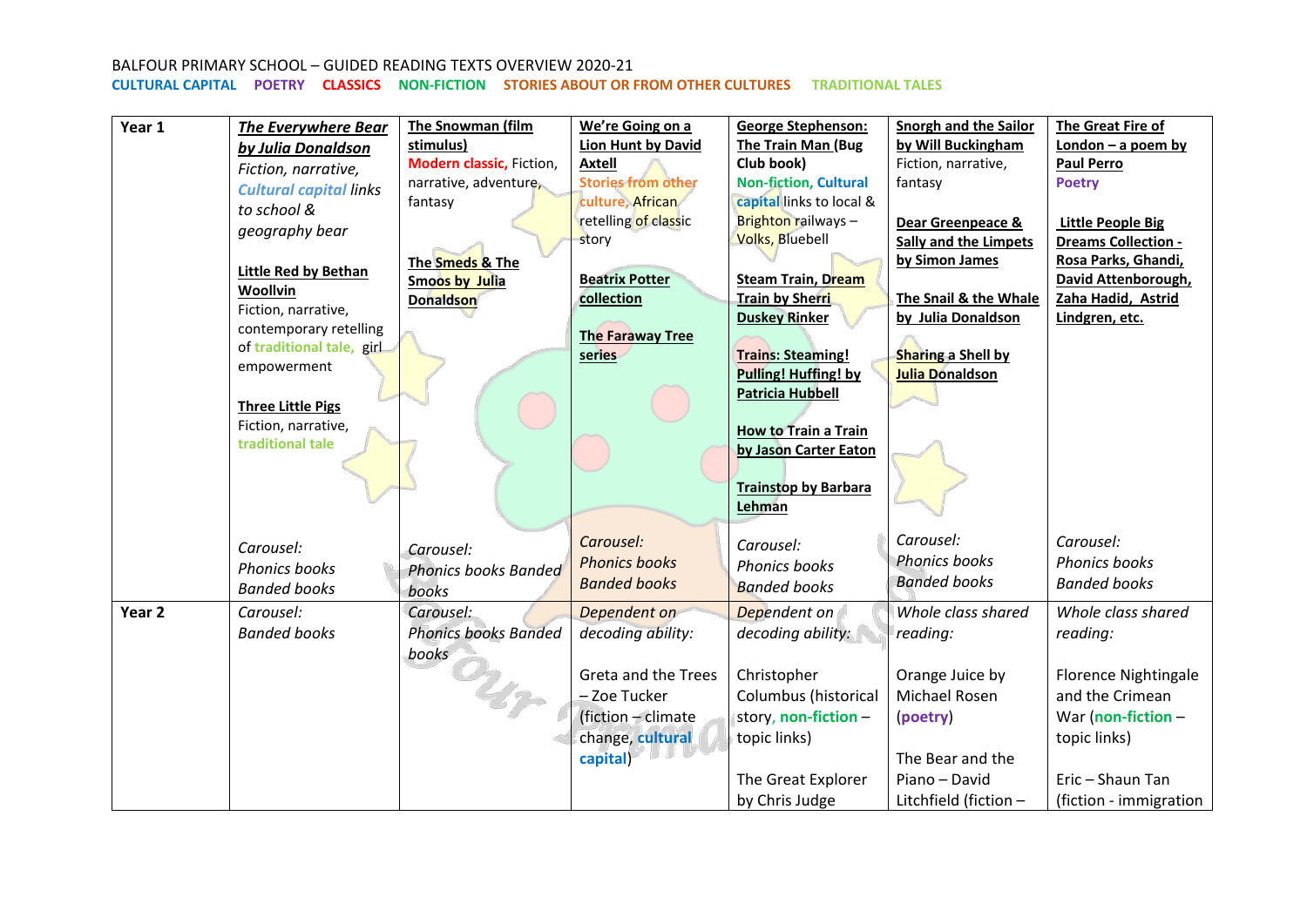|        |                     |                     | The Last Wolf-         | (fiction, explorative        | exploration and         | and diversity, stories |
|--------|---------------------|---------------------|------------------------|------------------------------|-------------------------|------------------------|
|        |                     |                     | Mini Grey              | narrative - topic            | belonging)              | about other            |
|        |                     |                     | (reimagined            | links)                       |                         | cultures)              |
|        |                     |                     | traditional tale)      |                              | Islandborn - Juniot     |                        |
|        |                     |                     | Same author text       | The Sea of                   | Diaz (fiction -         | Amazing Grace-         |
|        |                     |                     | comparison to          | Tranquillity                 | immigration and         | Mary Hoffman           |
|        |                     |                     | <b>Traction Man.</b>   | (space non-fiction -         | diversity)              | (fiction - inclusivity |
|        |                     |                     |                        | topic links)                 |                         | and equality)          |
|        |                     |                     | Lost Species - Jess    |                              |                         |                        |
|        |                     |                     | French (non-fiction    | Professor Astro              |                         |                        |
|        |                     |                     | - extinction)          | Cat's Solar System -         |                         |                        |
|        |                     |                     |                        | Dominic Walliman             |                         |                        |
|        |                     |                     | All the wonders $-$    | (fictional space             |                         |                        |
|        |                     |                     | Poems of the Earth     | explorer - topic             |                         |                        |
|        |                     |                     | (poetry)               | links)                       |                         |                        |
|        |                     |                     |                        |                              |                         |                        |
|        |                     |                     |                        | Cakes in Space -             |                         |                        |
|        |                     |                     |                        | Phillip Reeve                |                         |                        |
|        |                     |                     |                        | (fictional space             |                         |                        |
|        |                     |                     |                        | explorer - topic             |                         |                        |
| Year 3 | First four weeks:   | Two weeks prior to  | Whole class shared     | links)<br>Two weeks prior to | Two weeks prior to      | Two weeks prior to     |
|        | Carousel (banded    |                     |                        | data drop: Carousel          | data drop: Carousel     | data drop: Carousel    |
|        |                     | data drop: Carousel | reading:               |                              |                         |                        |
|        | books)              | and assessment      |                        | and assessment               | and assessment          | and assessment         |
|        |                     | (banded books)      | How to skin a bear     | (banded books)               | (banded books)          | (banded books)         |
|        | Whole class shared  |                     | (fiction - topic link) |                              |                         |                        |
|        | reading:            | Whole class shared  |                        | Whole class shared           | The Pack of Pompeii     | Whole class shared     |
|        |                     | reading:            |                        | reading:                     | (fiction - topic links) | reading:               |
|        | Flat Stanley - Jeff |                     |                        |                              |                         |                        |
|        | Brown (fiction,     | George the Pavilion |                        | Varjak Paw - SF Said         | Romans on the           | The Pebble in my       |
|        | classic)            | Cat-Judy Pennington |                        | (cultural capital)           | Rampage - Jeremy        | Pocket: A History of   |
|        |                     | & Julia Pannett     |                        |                              | Strong                  | Our Earth - Meredith   |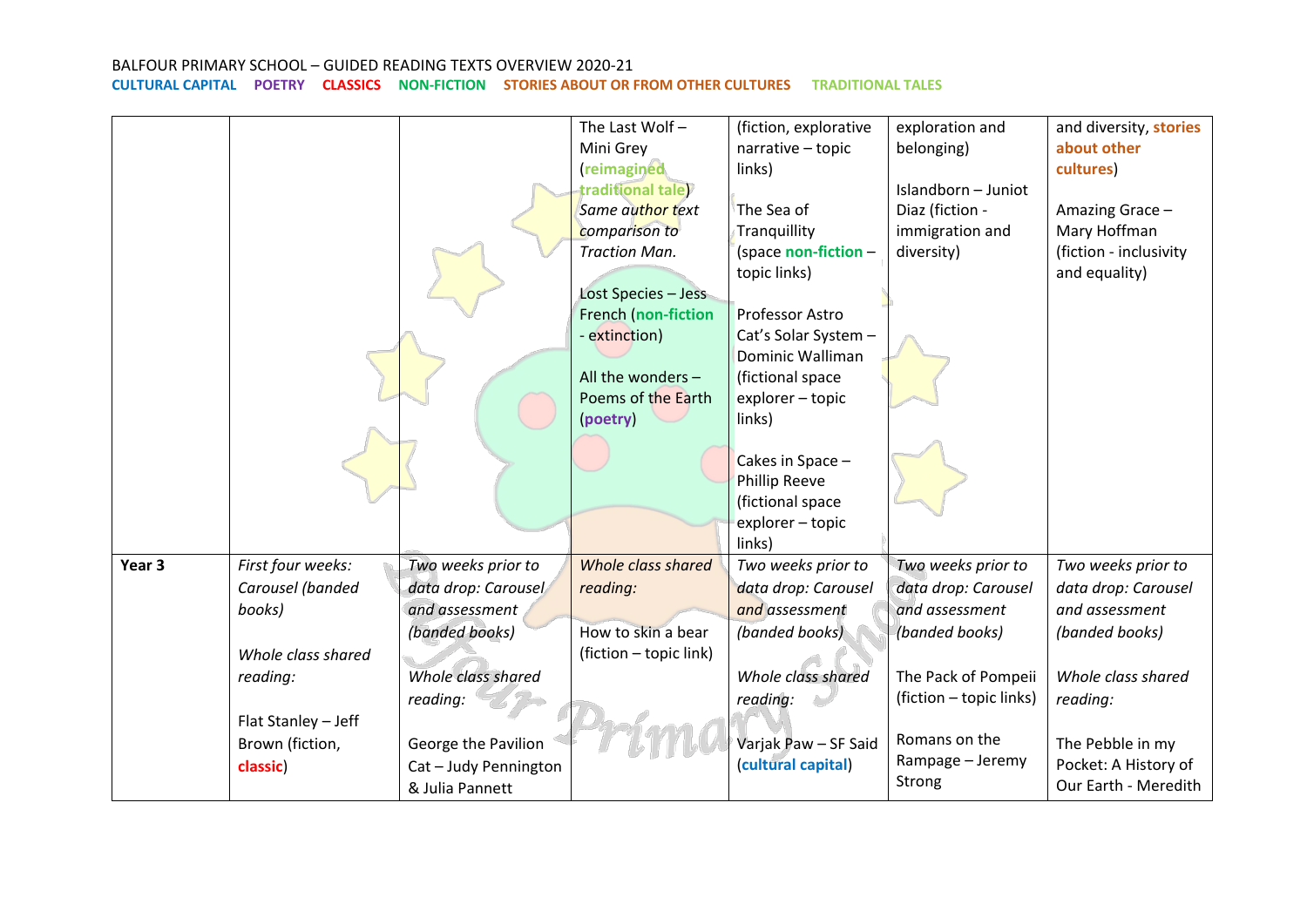|        |                     | (biography - topic        |                      |                         |                          | Hooper & Chris          |
|--------|---------------------|---------------------------|----------------------|-------------------------|--------------------------|-------------------------|
|        |                     | links - cultural          |                      |                         |                          | Coady                   |
|        |                     | capital)                  |                      |                         |                          | (non-fiction)           |
|        |                     |                           |                      |                         |                          |                         |
|        |                     | The Extraordinary life    |                      |                         |                          | The Abominables by      |
|        |                     | of Katherine Johnson      |                      |                         |                          | Eva Ibbotson            |
|        |                     | (biography, non-          |                      |                         |                          | (fiction - topic links) |
|        |                     | fiction - writing unit    |                      |                         |                          |                         |
|        |                     | links)                    |                      |                         |                          |                         |
|        |                     |                           |                      |                         |                          |                         |
| Year 4 | First four weeks:   | Two weeks prior to        | Whole class shared   | Two weeks prior to      | Whole class shared       | Two weeks prior to      |
|        | Carousel (banded    | data drop: Carousel       | reading:             | data drop: Carousel     | reading:                 | data drop: Carousel     |
|        | books)              | and assessment            |                      | and assessment          |                          | and assessment          |
|        |                     | (banded books)            | The Little Inventors | (banded books)          | Journey to the River     | (banded books)          |
|        | Whole class shared  |                           | Handbook by          |                         | Sea - Eva Ibbotson       |                         |
|        | reading:            | Whole class shared        | Dominic Wilcox and   | Whole class shared      | (historical fiction)     | Whole class shared      |
|        |                     | reading:                  | Katherine            | reading:                |                          | reading:                |
|        | Werewolf Club Rules |                           | Mengardon (non-      |                         | <b>Online</b> Rainforest |                         |
|        | and other poems by  | <b>Beowulf by Michael</b> | fiction)             | Arthur and the          | <b>Reading Project</b>   | Secrets of the Sun      |
|        | Joseph Coelho       | Morpurgo (fiction,        |                      | Golden Rope by Joe      | (non-fiction)            | King by Emma            |
|        | (poetry)            | classic, myths and        |                      | Todd-Stanton            |                          | Carroll (fiction,       |
|        |                     | legends - Writing and     |                      | (fiction, historical    |                          | Ancient Egypt           |
|        |                     | topic links)              |                      | topic links)            |                          | exploration - topic     |
|        |                     |                           |                      |                         |                          | links)                  |
|        |                     |                           |                      | The Dragon's Hoard:     |                          |                         |
|        |                     |                           |                      | Stories From the        |                          |                         |
|        |                     | n pr                      |                      |                         |                          |                         |
|        |                     |                           |                      | Viking Sagas by Lari    |                          |                         |
|        |                     |                           |                      | Don (fiction,           |                          |                         |
|        |                     |                           |                      | historical topic links) |                          |                         |
|        |                     |                           |                      |                         |                          |                         |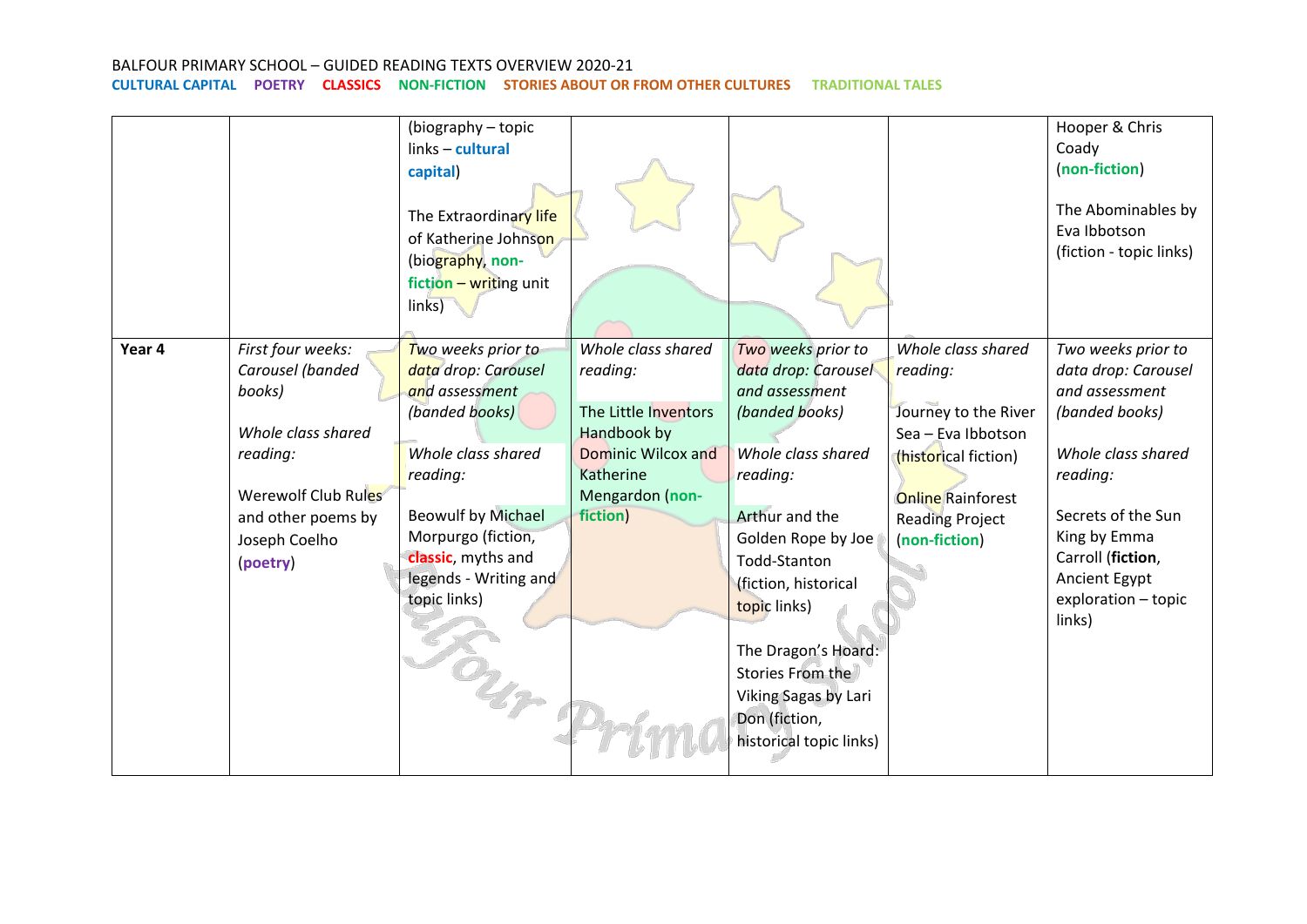|        |                                                                                                                                                                                                                                                       |                                                                                                                                                                                                                                                                                                                                                                                                           |                                                                                                                  | Alfred the Great and<br>the Anglo Saxons by<br>David Gill (non-<br>fiction)                                                                                                                                |                                                                                                                                                                    |                                                                                                                                                                                                                                                                                                                                                                                                                                     |
|--------|-------------------------------------------------------------------------------------------------------------------------------------------------------------------------------------------------------------------------------------------------------|-----------------------------------------------------------------------------------------------------------------------------------------------------------------------------------------------------------------------------------------------------------------------------------------------------------------------------------------------------------------------------------------------------------|------------------------------------------------------------------------------------------------------------------|------------------------------------------------------------------------------------------------------------------------------------------------------------------------------------------------------------|--------------------------------------------------------------------------------------------------------------------------------------------------------------------|-------------------------------------------------------------------------------------------------------------------------------------------------------------------------------------------------------------------------------------------------------------------------------------------------------------------------------------------------------------------------------------------------------------------------------------|
| Year 5 | First four weeks:<br>Carousel (banded<br>books)<br>Whole class shared<br>reading:<br>The Knights of the<br>round table - Marcia<br>Williams (classic,<br>cultural capital)<br>Arthur - Michael<br>Morpurgo (fiction,<br>King Arthur - topic<br>links) | Two weeks prior to<br>data drop: Carousel<br>and <i>assessment</i><br>(banded books)<br>Whole class shared<br>reading:<br><b>Non-fiction</b><br>Range of non-fiction<br>texts about The<br>Norman Conquest<br>including:<br><b>DKFINDOUT</b><br><b>CASTLES</b><br>Phillip<br>Rowling<br>Knights and<br>castles Rupert<br>Matthews<br>Story of a<br>conquest: The<br>Bayeux<br>Tapastry D.<br>Lemaresquier | Whole class shared<br>reading:<br>The Odyssey -<br>(historical/fantasy<br>- classic Greek tale<br>- topic links) | Two weeks prior to<br>data drop: Carousel<br>and assessment<br>(banded books)<br>Whole class shared<br>reading:<br>The Outsiders-<br>Michelle Paver<br>(fiction - fantasy,<br>historical - topic<br>links) | Whole class shared<br>reading:<br>The Iron Man-Ted<br>Hughes (classic<br>fiction - writing unit<br>links)<br>Azzi In Between -<br>(Stories from other<br>cultures) | Two weeks prior to<br>data drop: Carousel<br>and assessment<br>(banded books)<br>Whole class shared<br>reading:<br>The Last Wild -Piers<br>Torday (fiction -<br>dystopia, adventure<br>- topic links)<br>The Wild Wonders,<br>Poems of our Earth -<br>edited by Wendy<br>Cooling and Piet<br>Grobler<br>(including William<br><b>Blake's Robin Red</b><br>Breast in a Cage,<br>Benjamin<br>Zephaniah's National<br>anthem) (Poetry) |